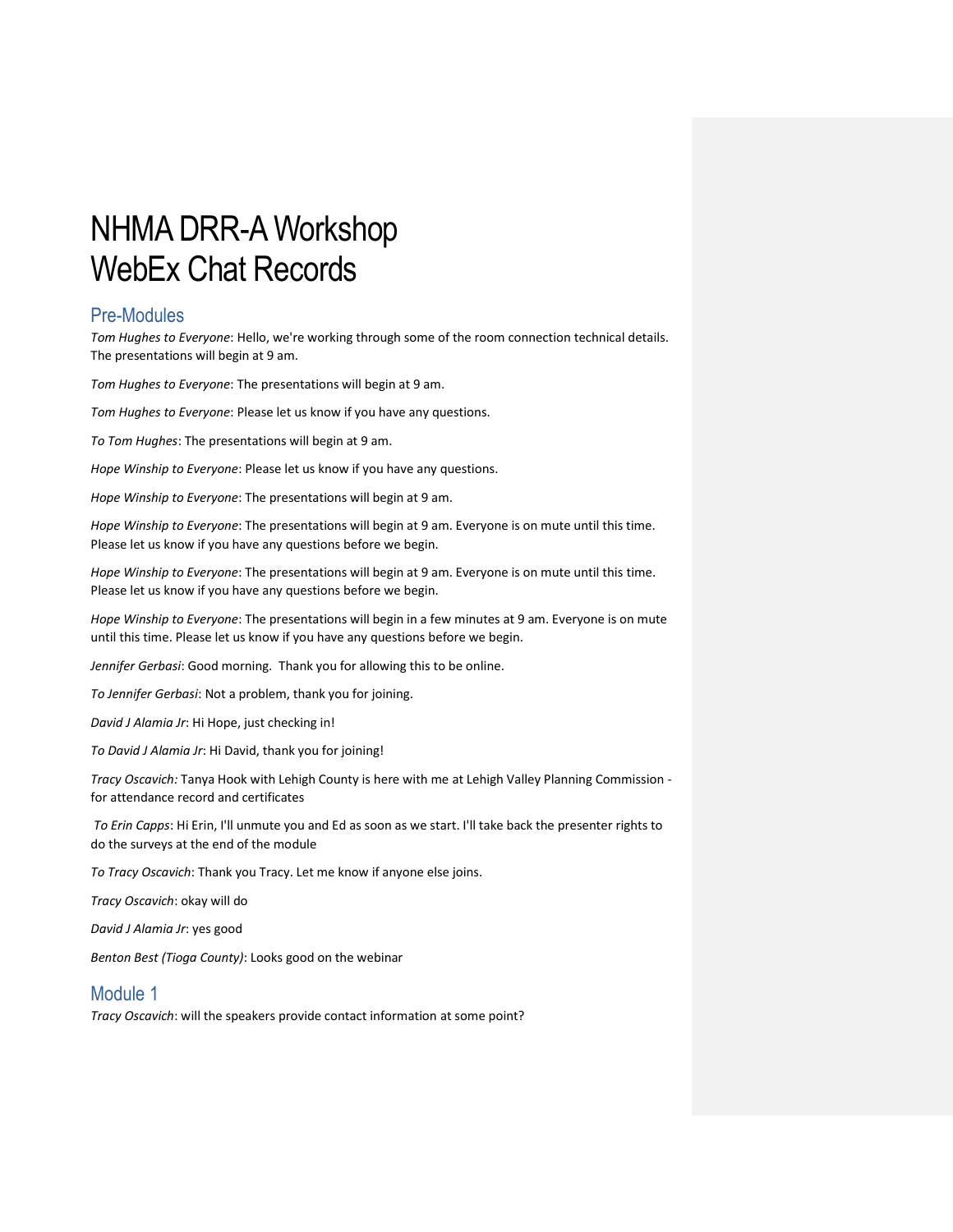*Cynthia Bardman*: Managed demographics

*Jodi*: Getting people out of harm's way!

*To Tracy Oscavich*: I will check and make sure we can send out an email with this information

*Eric Stahley*: Saving lives, saving property.

*David J Alamia Jr*: I like the term much more because it self-explanatory

*Tracy Oscavich*: thanks!

*Benton Best (Tioga County) to Everyone*: It's important to have an objectionable, standardized system for calculating risk before you can determine whether or not you're being successful at reducing it.

*David J Alamia Jr*: You do not need to explain what a hazard is or what mitigation is

*To Benton Best (Tioga County)*: Sorry I didn't get to yours, but we're saving all of the responses.

*Jennifer Gerbasi*: Who were in the first cohort?

*David J Alamia Jr*: Thank you! NHMA has been a great resource as a new Mitigation Planner in a large metropolitan area!

*Jennifer Gerbasi*: Is this the second time that this course has been given?

*David J Alamia Jr*: Will there be an opportunity to complete the other course modules for the entire Ambassador's curriculum?

#### Module 2

*Jennifer Gerbasi*: I can't hear her anymore

*Jennifer Gerbasi*: Problem on my end. Sorry. Fixed.

*To Jennifer Gerbasi*: Oh good, thank you for letting me know!

*To David J Alamia Jr*: I will follow up on your question with Ed. Thank you.

*Cynthia Bardman*: Avoid it

*Jodi*: Avoidance

*Jodi*: \$5 billion

*Jennifer Gerbasi*: \$75 billion

*Benton Best (Tioga County) to Everyone*: Trillions, easily

*Jennifer Gerbasi*: How do we get beyond the power of the local developers who insist that they are building what the community wants, and the additional margins of safety are seen as a luxury, not a foundation. Trying to move to the state level, we find that in states that are "minimum maximum" it takes higher standards from the locality. So, unless the state is going to go big, we need to stay at the local level. We are always looking for some way to get enough public support to override the status quo.

**Comment [WH1]:** In response to question from Ed on slide 18 or 19

**Comment [WH2]:** In response to Ed's ask for questions

**Comment [WH3]:** In response to Ed on slide

20

**Comment [WH4]:** Question from Ed on slide 34

**Comment [WH5]:** Answered in session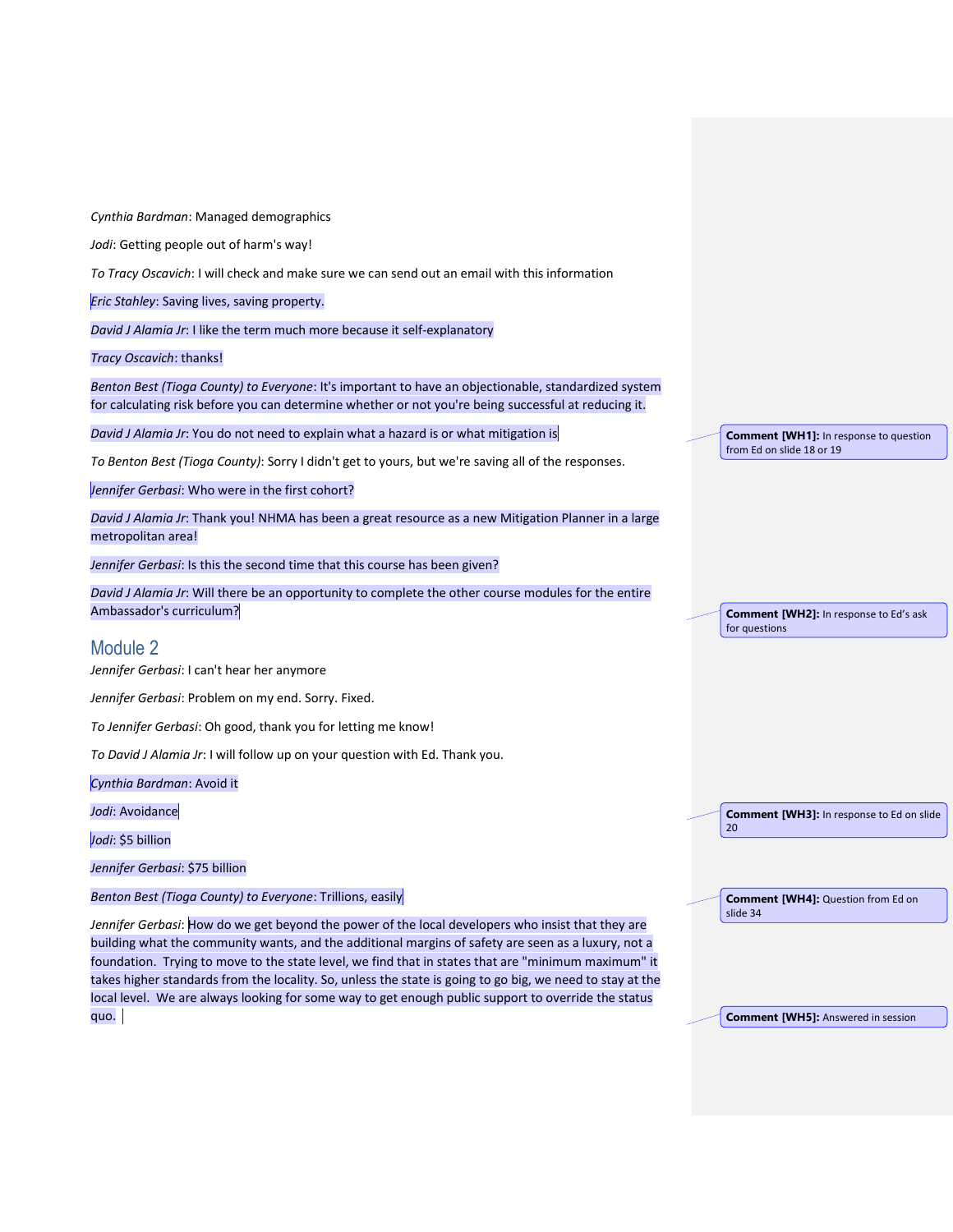*To Jennifer Gerbasi*: I'll read this out the next time he asks for questions, thank you Jennifer.

*Benton Best (Tioga County) to Everyone*: We may discuss this later but will there be a repository or resource library of templates for local ordinances, building codes, etc. that would promote risk reduction if implemented?

*Cynthia Bardman to Everyone*: EVERYONE has issues with resilience. I think we need to back away from looking at specific groups of individuals and look at communities as a whole - a watershed approach in a way.

*John Wiener*: Thanks - you were not an option earlier...

*Cynthia Bardman to Everyone*: Communities

*Jodi*: How do you overcome the belief of the people in a community that it will never happen to them?

*Cynthia Bardman to Everyone*: communities..

*Cynthia Bardman to Everyone*: Entitlement is an issue

*John Wiener*: My question is about how to raise the issues of bad development versus the local budgets -- that extra 1 - 2 % cost of doing it right -- versus the drain down of capacity to move forward with everything else

*Jennifer Gerbasi*: Interesting. I look forward to those modules. The developers want us to get grant funds to underwrite their additional costs until the market catches up and pays for it within the free market.

*To John Wiener*: Thank you! I'll read this out in the order received.

*To Jodi*: Thank you! I'll read out the questions in the order received, going back and forth with those in the room.

*To Cynthia Bardman*: Thank you! I'll read out the questions in the order received, going back and forth with those in the room.

*To Benton Best (Tioga County)*: Thank you! I'll read out the questions in the order received, going back and forth with those in the room.

#### Module 5

*Stephen Cauffman*: Hope, can we test my audio before the end of the break?

*Hope Winship to Everyone*: Sure!

*Hope Winship to Everyone*: Oops, sorry everyone, that was for one person.

*To Stephen Cauffman*: Steve, are you going to drive your presentation too? Or would you like me to?

*Stephen Cauffman*: I can drive if that works.

*To Stephen Cauffman*: Absolutely, I

*Stephen Cauffman*: Will you cue up the presentation?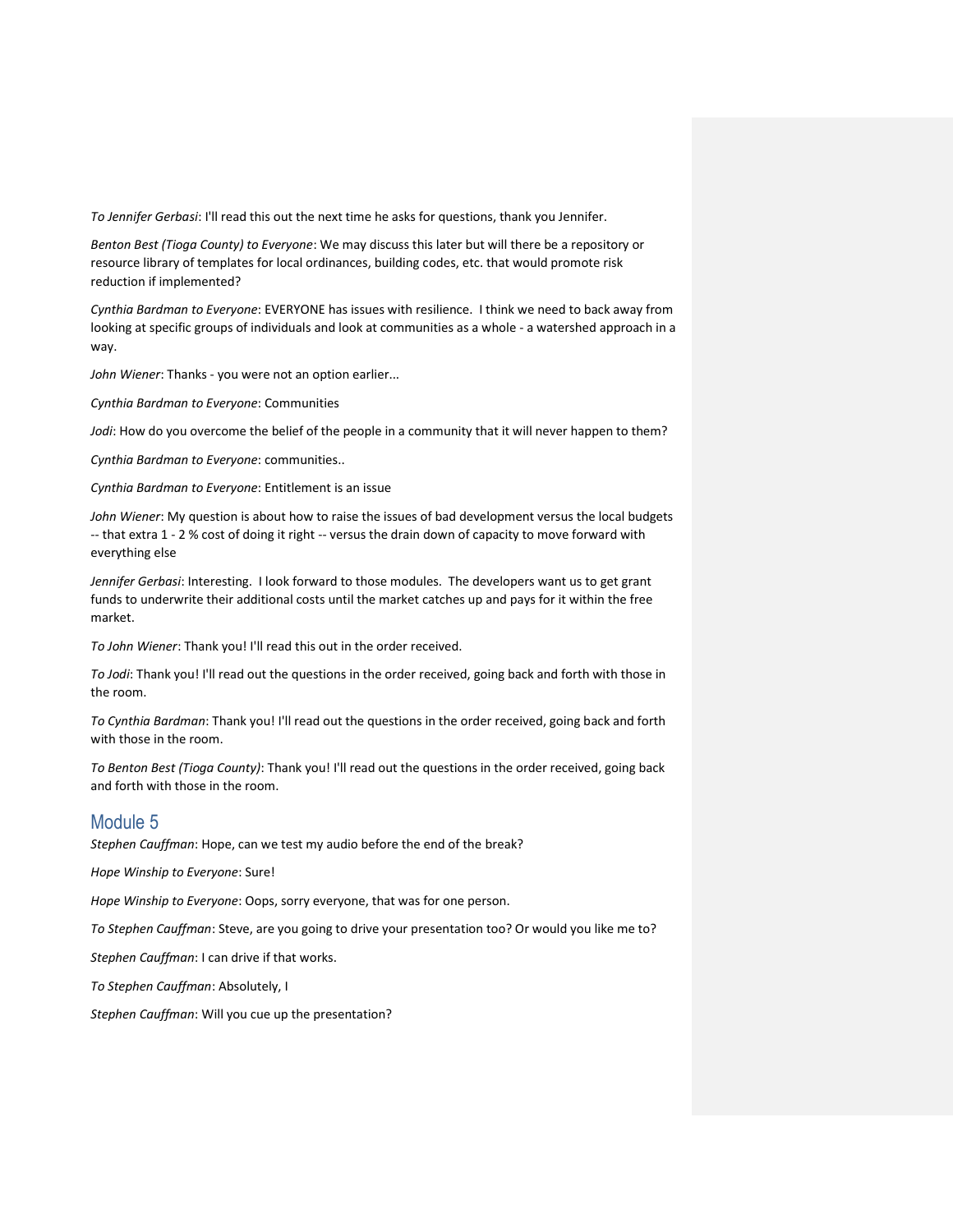*To Stephen Cauffman*: will make you the presenter.

*Stephen Cauffman*: ok

*To Stephen Cauffman*: I'll ask Tom or Gina and let you know in a minute.

*Stephen Cauffman*: If it is easier, I can let you drive.

*To Stephen Cauffman*: Tom would like you to just start, we'll just open here and say that you are starting with the next presentation and then I'll put this room on moot.

*Stephen Cauffman*: Ok. Are you ready?

*David J Alamia Jr*: Is NIST cooperating with FEMA Community Resilience Indicators and National Level Measures?

*To David J Alamia Jr*: I will ask at the next opportunity.

*Jennifer Gerbasi*: Out for Dr. Appointment. Will sign back in for afternoon.

*To Jennifer Gerbasi*: Thank you Jennifer.

*David J Alamia Jr*: Is there a cross-walk between the NIST Planning Guide and the FEMA Mitigation Plan Review Guide to identify similar plan integration points?

*To David J Alamia Jr*: I'll add this one to the list as well.

*Lisa*: We're required to have a hazard mitigation plan for mitigation/resilience projects; how can the planning guide help with that.

*To Lisa*: Thank you Lisa, I will ask that at the next opportunity for questions.

*Lisa*: Thanks

*Lisa*: so the best way to use the guide is for the risk assessment?

*David J Alamia Jr*: timing and dependencies seem to be heavily emphasized. does this relate back to business continuity planning with Recovery Time Objectives?

*Benton Best (Tioga County) to Everyone*: Where will we be able to find the recordings of these sessions?

*Hope Winship to Everyone*: Anyone who submitted questions after we moved to the polling, or who submitted for other modules and there wasn't time to ask, I will send to the module presenters

To Benton Best (Tioga County) : I will check and get back to you

*Benton Best (Tioga County)*: Thanks. I'll be missing the next one but really want to see it if I can

*Benton Best (Tioga County)*: If you're able to email it out to either me at bbest@tiogacountypa.us or just the group in general, I'd appreciate it. Thanks again!

*Mila Harrison to Everyone*: We can still hear you, Hope.

**Comment [WH6]:** Answered in session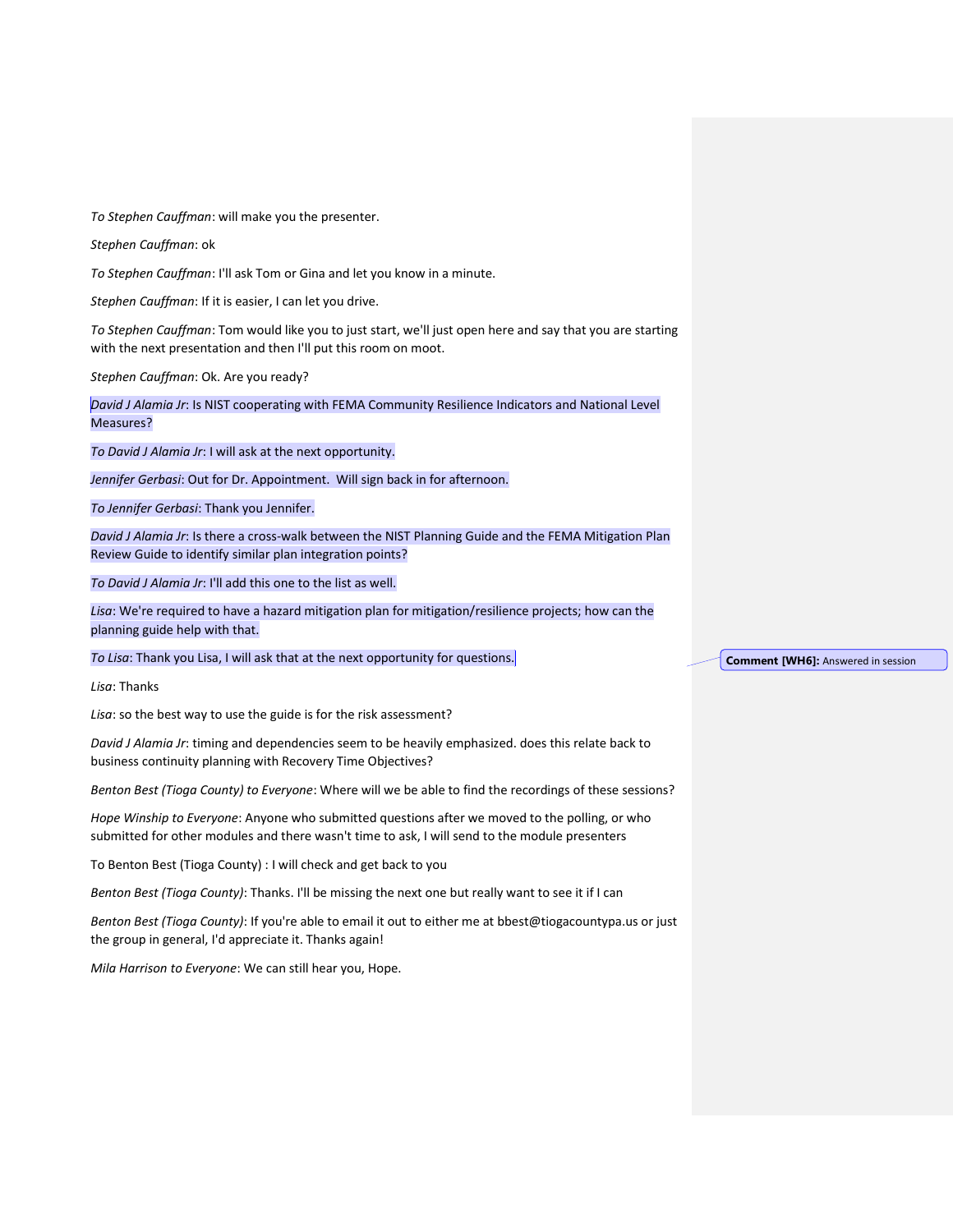# Module 4

*Scott Lindenmuth*: Hi Hope! This is Tanya Hook, I'm now listening in to the presentation with Scott Lindenmuth in our office.

*To Scott Lindenmuth* : Wonderful, thank you Tanya

*Hope Winship to Everyone*: Good afternoon, we're going to get started in a couple of minutes. We have everyone muted until then.

*Hope Winship to Everyone*: As a reminder to most, and for awareness for all new attendees, if you need to submit a question please submit to either everyone or to me directly and I will read it out to everyone.

*David J. Alamia Jr.*: I cannot see questions?

*John Wiener*: An observation: nationally. We face a very real crisis in soil - West Va might be unusual, but there are strong and frightening trends that affect food security and quality as well as hazards in rural and metro areas...

*John Wiener*: questions did not come up as this morning. Might be on my end.

*Laura Kratz*: My polling questions are frozen. Maybe others are having the same problem.

*Maryellen Keegan*: Would it be possible to post the polling questions individually like the in classroom questions? This way those on the webinar are not able to see the answers before we hit submit.

*Hope Winship to Everyone*: I'm sorry there were so many problems with the polling, 16 participants were able to take it, so I will try to figure out why the others are having issues before the next module.

*Laura Kratz*: No problem! Just wanted to reach out

*Maryellen Keegan*: Ok, thanks!

*Ed Thomas*: Please repeat the questions; I could not hear what Vince asked. ET

*Ed Thomas*: As to the poll issue; I found that the list of participants blocked the poll. So, I exited out the participant list and took the poll. Ed

*To Ed Thomas*: I'll make sure people use microphones. Vince asked what the discussions with the FEMA Region III looked like.

*To Ed Thomas*: Thank you! I'll make that suggestion next time.

# Module 16

*Jennifer Gerbasi*: He states that wind is cheap and easy to get. We have had homeowners refuse to elevate due to the increase in their homeowner policy (with wind) giong up so high as to negate the flood insurance savings. Has anyone else seen this happen? Should wind be so high that it is choice limiting? These are structures on the gulf coast not within view of the water.

*To Jennifer Gerbasi*: That's really interesting, thank you for asking.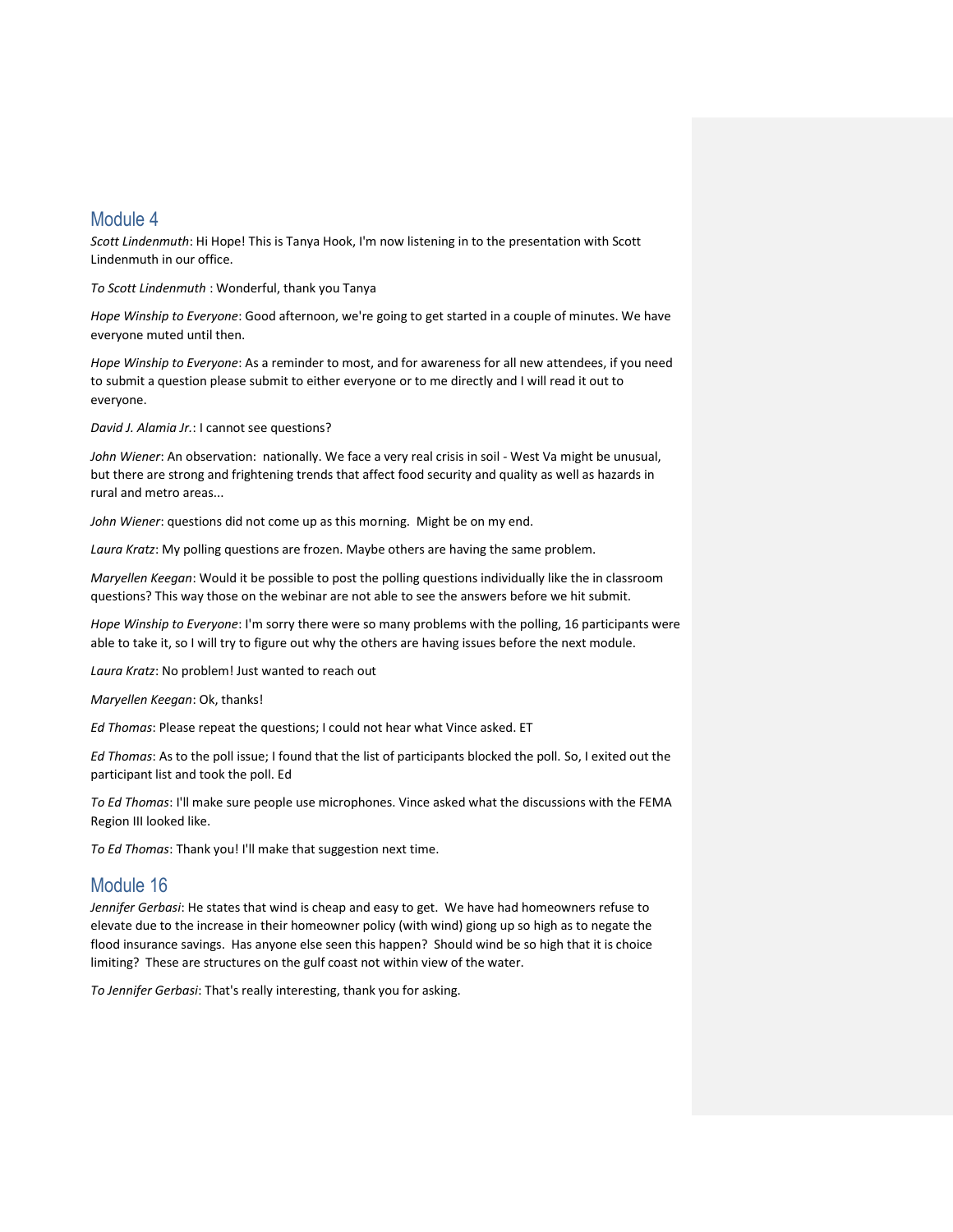*To Jennifer Gerbasi*: I'll ask when we're open for questions.

*David J. Alamia Jr.*: It eventually popped up and I was able to submit. Again thank you!

*Jennifer Gerbasi*: I understand why we would want businesses to be able to get coverage above \$500K, but I don't get why there would be a different cost for the 100% loss v. the 10% loss. If the two are about the same risk of happening, why wouldn't their cost be the same? Both will cost the NFIP \$500K, so unless he knows that the risk model doesn't show this payout and risk paradigm as being the same, why would it be on its face problematic?

*To David J. Alamia Jr*.: Thank you David!

*To Jennifer Gerbasi*: I'll make sure you get an answer on this one too, thank you.

*To Jennifer Gerbasi* : Even if we don't get to all the questions in this session I'm going to send all questions to the presenters this evening so they see them and respond.

*David J. Alamia Jr.*: can the speaker provide more information on the National Catastrophe Insurance Program (NCIP) that supposedly insure flood losses?

*To David J. Alamia Jr.*: I'll ask him to in the questions portion. Also, if we aren't able to get to all of the questions again I'm compiling the questions and sending to the presenters so that they can get answers back to all of these.

*David J. Alamia Jr.*: After the Memorial Day and Tax Day flood in Texas we had a few residential properties covered by NCIP and they needed letters from our permit/engineering department on water damage categories; i.e. Category 3 - black water because of impacts from a wast water facility that flooded.

#### *Jodi*: Plus their soils are unstable!

*Jennifer Gerbasi*: Our flood insurance companies don't even tell consumers about Increased cost of compliance. The financing / compensation of insurers needs to pay for reducing risk rather than a percentage of a high preium and a percentgage of payment. The current system seems to have conflicts of interest. Agree that flood zone is not enough information if it doesn't tell the probability of water getting to x structure y times in z timeframe. Like he says, new approach needed.

*To Jennifer Gerbasi*: I thought this one dovetailed nicely with the end of the presentation, I will send on your other questions. Thank you Jennifer.

*Jennifer Gerbasi*: thank you.

*Ed Thomas*: The question on funding can be handled in the next session, and also in the evening session

*John Wiener*: Tricky question since does not include wind!

*To Ed Thomas*: Absolutely, thank you, I'll pass that on

*To Ed Thomas*: And you're giving this one, I forgot

*Tracy Oscavich*: is the background noise from Ed's phone?

**Comment [WH7]:** Risk question (LA vs. San Francisco)

**Comment [WH8]:** Answered in session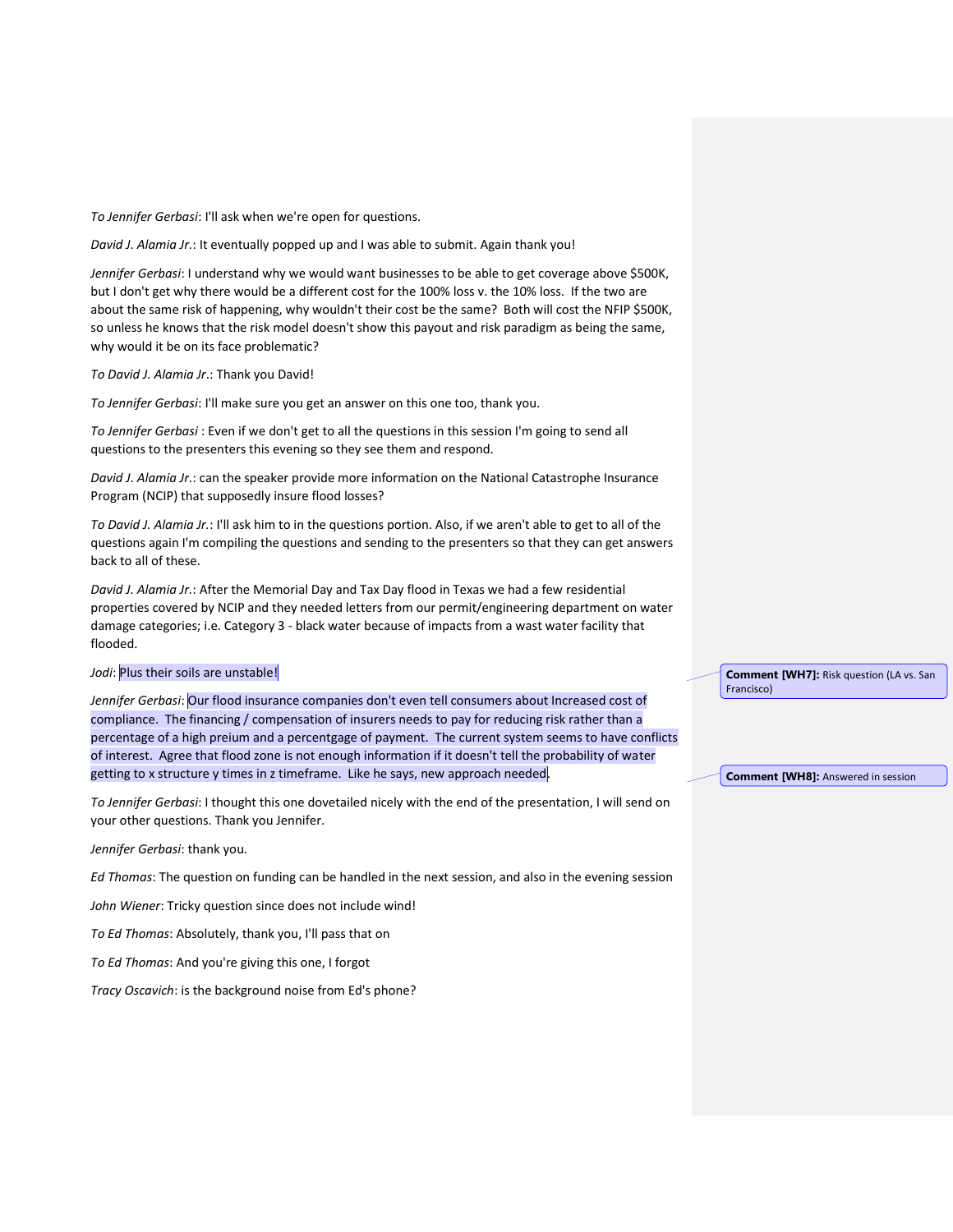*To Tracy Oscavich*: I believe so, and maybe a little rustling in our room. I'll mute us while Ed is talking.

*Tracy Oscavich*: Okay thanks! He is actually hard to hear at some points from it.

*To Tracy Oscavich*: Thank you for letting me know!

*Tracy Oscavich*: Sure thing! This is great btw!

*To Tracy Oscavich*: Wonderful, I'm glad you're enjoying it!

## Module 8

*Maryellen Keegan*: In Monroe County, we have had trouble getting in touch with our representative from DEP regarding FireWise. Is there anyway NHMA can help counties in the same position implement this program?

*Jennifer Gerbasi*: FYI, this may not be for this discussion, but the President's budget eliminates the PDM program, some of the CDBG grants, \$190 million from the FEMA mapping program, and possibly other programs I am forgetting. Maybe this has changed over the last two or three weeks, but this is my understanding. Some legislators are suggesting that we have personal savings accounts to self-insure for flood insurance, much like the way they think we can have a savings account for health insurance. These political approaches may change how we approach risk reduction.

*To Maryellen Keegan*: I'll ask, either on the line depending on time, or send to Ed directly to find an answer for you.

*Maryellen Keegan*: Thanks!

*To Jennifer Gerbasi*: This is a comment that I think should be addressed, we'll see about timing, but I think it's a key point for everyone to see/hear.

*Tracy Oscavich*: I'm sorry for bugging you Hope. Just need to check in at what time this switches over to the night session.

*To Tracy Oscavich*: No need to apologize!

*To Tracy Oscavich*: We'll switch over at 5:30. And hopefully there will be a few minutes break.

*Tracy Oscavich*: Ok thanks!

*Tracy Oscavich*: Unfortunately I can't do the later one and have to run shortly.

*Tracy Oscavich*: I'll be on in the morning!

*To Tracy Oscavich*: Not a problem. Will you be on tomorrow too?

*To Tracy Oscavich*: Great!

*Tracy Oscavich*: Yes I will

*Eric Stahley*: LATER

*Cynthia Bardman*: I cannot make the evening session, but your talks are very informative.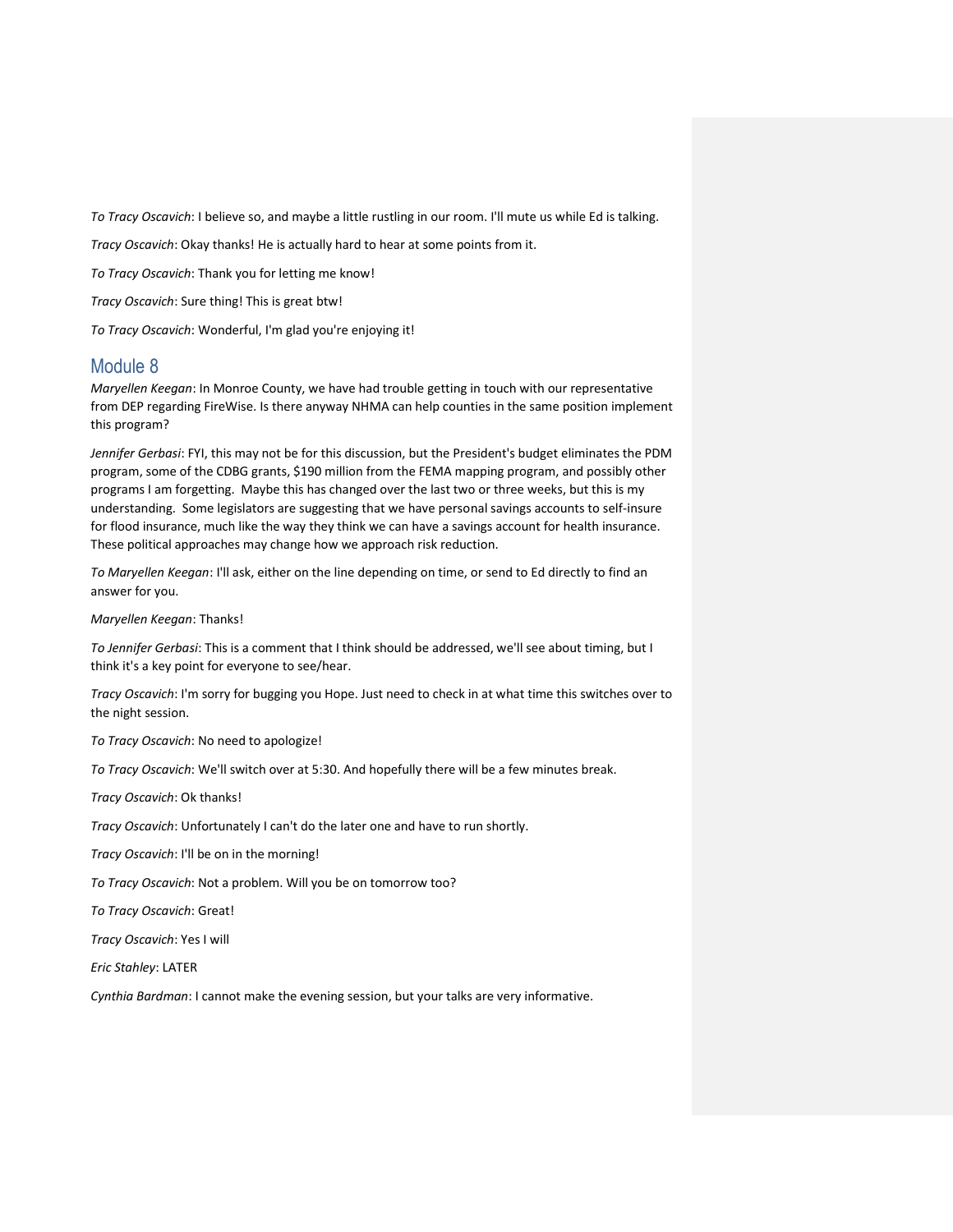*John Wiener*: THANKS! HOPE and all! Great stuff and the DRR is really excellent!

*Hope Winship to Everyone*: Thank you everyone! I hope to see/hear you tomorrow!

# Evening Session

*John Wiener to Presenter*: I like the roadmap idea and am very impressed with the Wightman products -- Great that you all found her and her team.

*John Wiener to Presenter*: An idea: I'd like some links right up front in Starting the Journey that access mapping and state and local information to allow users and readers to get a tailored view of local history, and especially, local growth of pop and exposures...

*John Wiener*: I think the stories are important and I hope there will be one that shows the before with damage and the after without from same flow or wind... The non-event we most desire... Great stuff!

*John Wiener*: Tom's remarks confirm for me the idea of using a lot of links and getting that sharp-edge risk message right up front if we can... Big cities have a lot of stuff likely easily available. Maybe a portal exists somewhere that helps with this? (I am not on phone because sound quality is poor... and I am staying muted on computer because noisy here...

*John Wiener*: Sorry for inconvenience of this chat rather than call - they're mowing lawn out the window...

*John Wiener*: Thanks for the recap - hard to hear on the far end of this amazing tech...

*John Wiener to Presenter*: Question for the group: Could we enlist help by asking assorted folks in education, various levels, state and leading agencies, and groups like public health to help tailor and translate local/ sectoral/ ethnic versions of the roadmap?

*Ed Thomas to Presenter*: please ask Gina to repeat questions-saying that something was a great question does not help us who are on the phone. ET

*John Wiener to Everyone*: On the local awareness, one thing not well enough exploited yet is the amazing capacity to do graphics and simulations... Makes me want to hold some kind of contest for "Scare Your City Into Safety!" for Facebook and you-tube videos... Give prizes of recognition that universities and schools can brag about?

*John Wiener to Everyone*: Is there any hope for a template (fill in the blanks kind of guide) that would lead to a plan that could be used for many of these mandatory shelf-stuffers?

*John Wiener to Everyone*: Thanks -- What I am after is not that question of engagement (not that have solved it) - just wishing there was a way to cut the endless rewriting needed for all the different programs. Too many hours and trees and staff years on these rehashes...

*Ed Thomas to Presenter:* Can I say something?

*John Wiener to Everyone*: Thanks, Tom! Agree with Ed that the plan is not most important -- the process of community capacity building is central... I think time with the PTA is better spent than rewriting for yet another whatever... Time to move on - thanks for the streaming!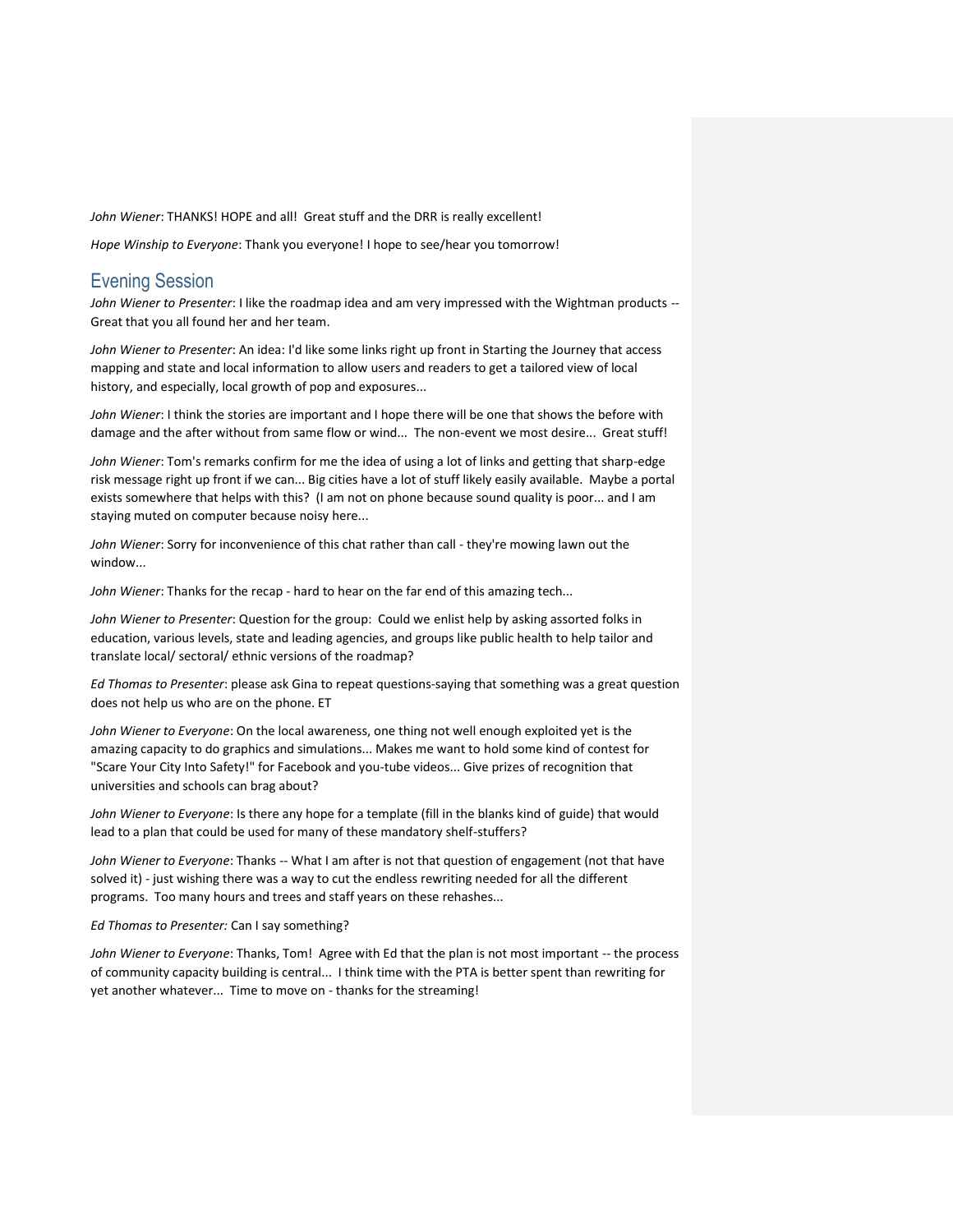*John Wiener to Everyone*: Might stick in an appendix on BCA of planning - can be fabulous!

*John Wiener to Everyone*: Not sure if unmute worked, but would like to comment that if not prominent, analogy to panning for vacation -- more fun, and everyone does it... Because everyone understands that the BCA of some planning is extraordinary. I'd like some box if not there with links to good information on how cheap planning is, compared to failures and losses... And all the good things including not being sued! Information on foreseeable hazards is a stick as well as a carrot...

*John Wiener to Everyone*: Add links to some model grant applications, model plans WITH some expert discussion of why this part is good, where they got that info, how they did this... Generic coaching to make it easy for newcomers to get something done...

*John Wiener to Everyone*: Given the efforts and remarkable resources here, work on making some sections "Welcome!" to newcomers, and some sections on "digging deeper" for when you're ready to get into a topic. I would also like to see some flags for "very difficult and get help on this.."

### Module 18

*Hope Winship to Everyone*: Good morning. We're going to keep everyone on mute until we get started at 8 am.

*Hope Winship to Everyone*: If you have any questions before or during the sessions please chat "Everyone" or just this name. I'll read out any questions that you have for a session to the group.

*Hope Winship to Everyone*: Good morning, we'll be starting shortly. For your awareness if this is your first session, or as a reminder, if you have any questions before or during the sessions please chat "Everyone" or just this name. I'll read out any questions that you have for a session to the group.

*Eric Stahley*: Good to go in Columbia County.

To Eric Stahley: Thanks Eric! If you can, please email me a list of the attendees again.

*David J Alamia Jr*: Good Morning Hope. Just wanted to let you know I'm signed on. I was a bit late this morning

*To David J Alamia Jr*: Not a problem at all David, thank you!

*David J Alamia Jr*: I will have to sign-off around 9am and sign back in during the modules. I'm moving from one location to another, so will be without internet. just a heads up.

*To David J Alamia Jr*: Great thank you for letting me know

*Scott Lindenmuth*: Hope,

*To Scott Lindenmuth*: Hi Scott

*Scott Lindenmuth*: Tanya Hook is with Scott Lindenmuth on the phone.

*To Scott Lindenmuth*: Thank you

Jodi: When you raise the street aren't you just pushing the water to another location?

*Cynthia Bardman to Everyone*: Are there consistent specific models utilized - is it consistent?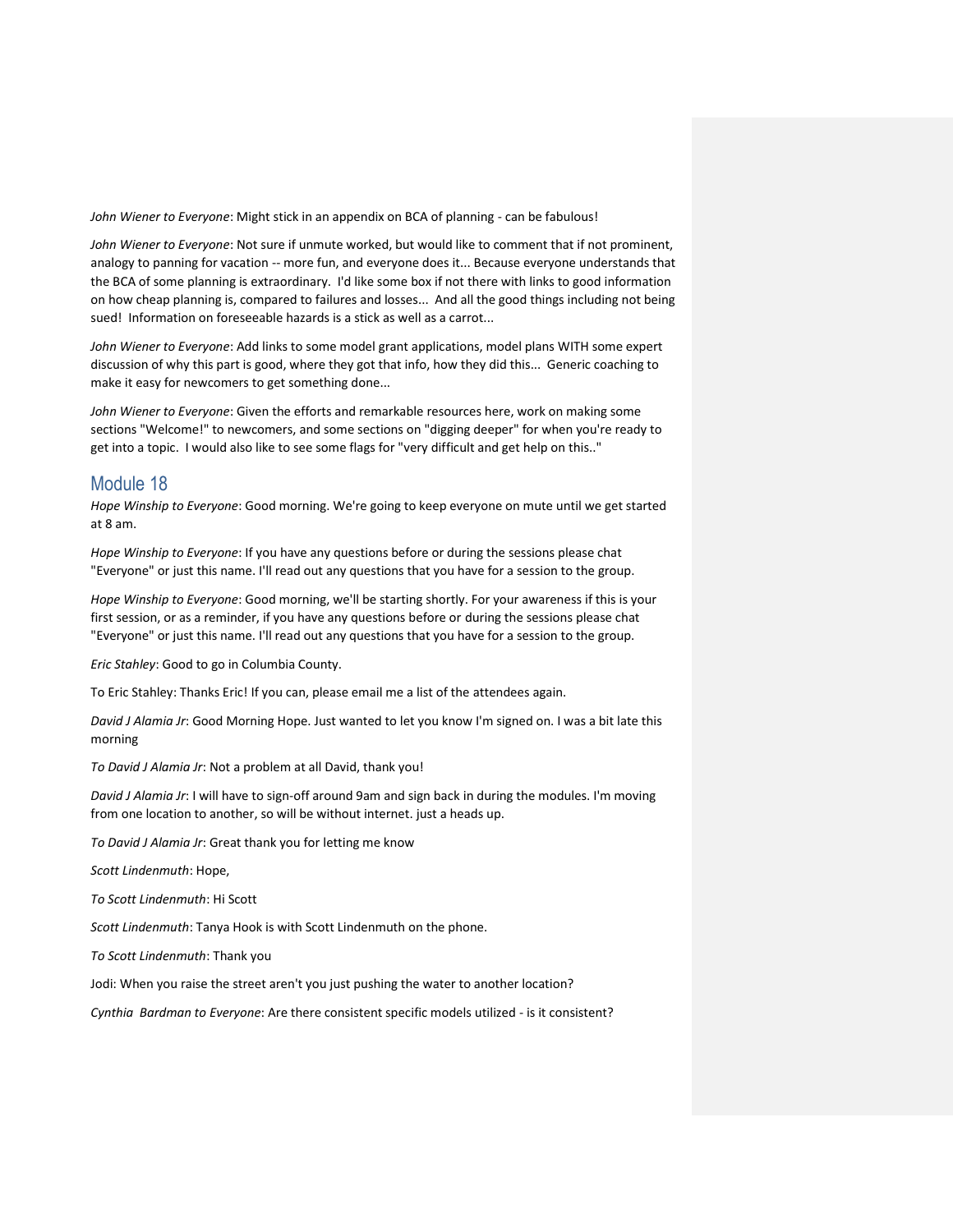*Ed Thomas*: Please repeat the questions!

*Eric Stahley*: Could the presenters please repeat the questions asked in the room before answering? Webinar attendees could not hear the questions.

*Hope Winship to Everyone*: I will remind presenters to ask questions or to have participants turn on their microphones for the next sessions.

*Eric Stahley*: Many thanks.

*To Cynthia Bardman*: Cynthia because of the time constraints I didn't get to ask your question, I will send it on.

## Module 19

*John Wiener*: Do percolationtests for estimation of runoff take place before the site is compacted by landscaping, contouring, etc.? I worry that the planning for stormwater is based on ideas from stickbuilt construction, before the PUD subdivision and whole-area compaction with heavy equipment. THANKS!

*To John Wiener*: Thank you!

*Jennifer Gerbasi*: It doesn't look like the street itself is porous. It there a reason for that? It seems like they lost a lot of real estate there that may have been able to be sold to a neighboring development as it would have had more capacity than needed.

*To Jennifer Gerbasi*: Thank you Jennifer, I know that Michelle is hoping to finish in time for all of the questions that come in, so I'll ask at the end.

*Jennifer Gerbasi*: Of course. I am a TOTAL fan of constructed wetlands for sewerage treatment (studied it at Cornell) so I LOVE her work.

*Eric Stahley*: We lost the sound.

*Tracy Oscavich*: did the PENNDOT funds pay for the green infrastructure improvements?

*Eric Stahley*: Sounds back

*To Eric Stahley*: OK, I don't think it was on our end, we didn't hear from any others, but please let me know if it happens again.

*Eric Stahley*: OK. Will do. thx.

*Tracy Oscavich*: I'll ask, thank you!

*Tracy Oscavich*: thank you!

*Cynthia Bardman*: Thanks - also I didn't get my certificate for yesterday.... will this be emailed later?

*To Cynthia Bardman*: Yes, we're emailing them to all of the webinar attendees, hopefully this week. Will that work?

**Comment [WH9]:** Answered in session

**Comment [WH10]:** Question about the residential street shown in presentation with porous sidewalk, answered in session

**Comment [WH11]:** Answered in session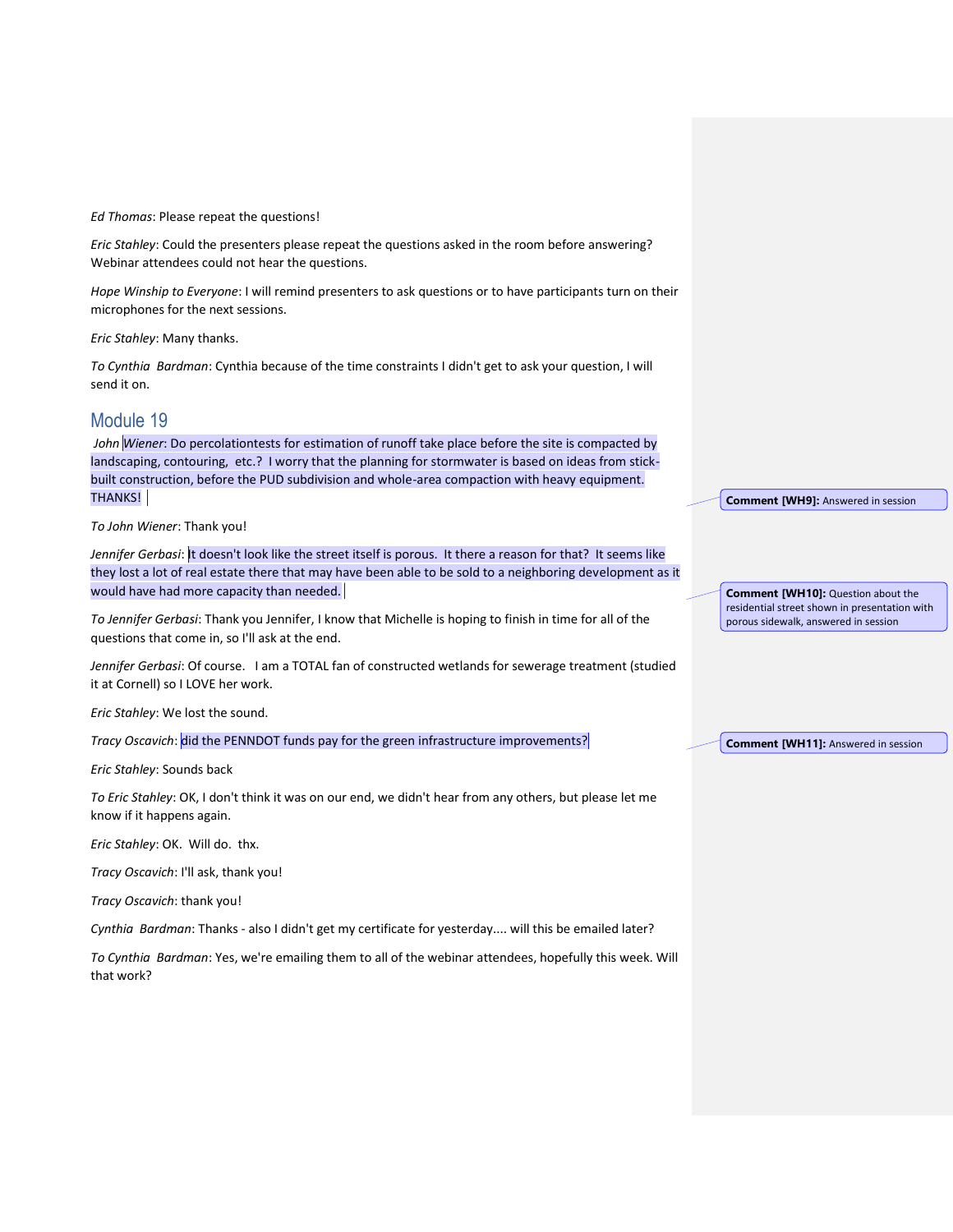# Module 20

*Jennifer Gerbasi*: Was there a shift in Katrina that congressionally delegated disaster funds were charged against the insurance program? Did the insurance companies pay out their claims, or need to borrow to pay them? I am trying to understand how the debt got so high, and if it is the flood program bearing the congressional delegation of funding rather than the demand from insured policyholders.

*Jennifer Gerbasi*: Is there more than 100 points available for freeboard in the CRS program? Last I checked, it was 100 points, only if there was also no fill allowed in the floodplain.

*Jennifer Gerbasi*: Thank you Jennifer, I'll ask this!

*To Jennifer Gerbasi*: Both of these!

*Jennifer Gerbasi*: I want to plug my ASFPM talk in May called Engaging Private Enterprise to Promote Flood Safety. It is a talk about getting appraiser and mortgage companies to recongnize and loan to support flood safety so that builders and buyers can afford to build and be safer.

*To Jennifer Gerbasi*: I'm checking with Tom Hughes

*Jennifer Gerbasi*: Ok. No worries.

*To Jennifer Gerbasi*: Hopefully there will be time after this presentation or after the feedback portion. If not, do you have information that we could send out to the participants?

*Jennifer Gerbasi*: Has there been any improvement in the mortgage companies requiring the flood insurance from federal loans as required?

*Jennifer Gerbasi*: Yes. 6

*Jennifer Gerbasi*: Part-time. But many people engaged across the Parish departments.

*Jennifer Gerbasi*: It is 3:45 on Tuesday with two other panelists.

*To Jennifer Gerbasi* : OK, I just heard back from Tom that it's fine as long as there is time. And I got your question about the mortgage companies.

Jodi: Under the new regulations are existing properties "grandfathered"?

*Jennifer Gerbasi*: The full info. C2: Changing Attitudes About Higher Standards

\* States & Communities with Higher than Minimum Standards: What are We Seeing?.

Engaging Private Enterprise to Promote Flood Safety.

The Dollars & "Sense" of Flood Resiliency.

*To Jodi*: Thank you Jodi, I'll ask at the end.

*Jodi*: Thanks! Just for clarification....CRS Mapping & Regulations category

*To Jodi*: Perfect, thanks!

*Jodi*: Ha! Never mind!

**Comment [WH12]:** In response to questions about CRS

**Comment [WH13]:** Question – CRS Mapping and Regulation category (clarification from later in the chat

**Comment [WH14]:** Answered in the presentation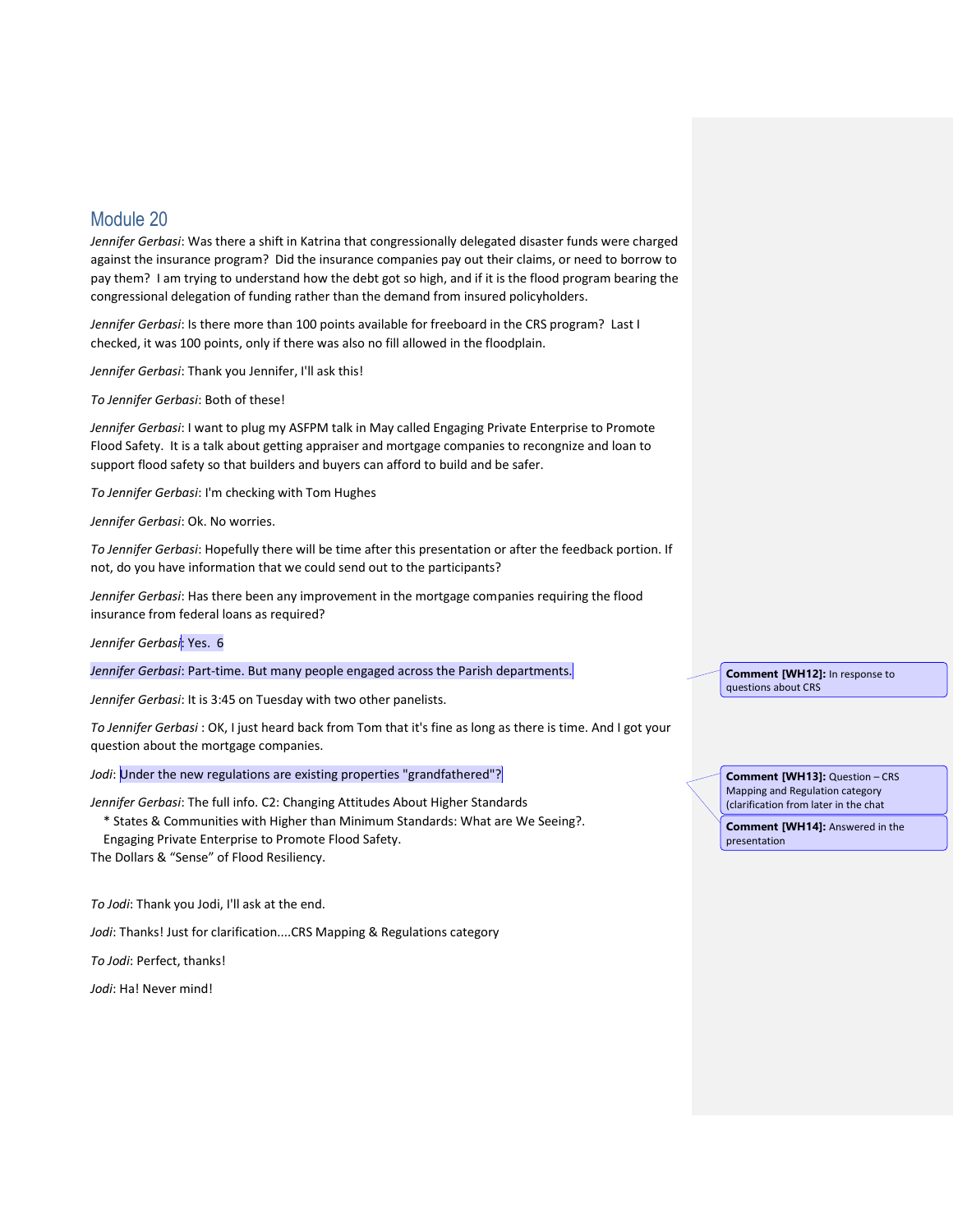#### *To Jodi*: Perfect!

*Eric Stahley*: Webinar slide did not advance, so we can't see the map. We ae still on Slide 27.

*David J Alamia Jr*: Can the speaker provide an overview of the America First budget which eliminates the FEMA flood mapping program and other critical flood programs?

*Hope Winship to Everyone*: For everyone on the webinar, the first two houses discussed are discussing two houses across the street from each other, one in the Special Flood Hazard Area and one not. The third houses is in the SFHA, but right next to the river. This is a diagram that was drawn in the room.

*Eric Stahley*: Understood. Thanks!

*David J Alamia Jr*: A written response at a later time will be fine as well.

*To David J Alamia Jr*: Thank you David, this is a question asked yesterday as well, so I'm hoping we have time to discuss this today. If not I'll ask for a response to be sent out to the entire group.

*Cynthia Bardman*: Yes that is fine - as far as the certs. Thanks. And thanks for the description of the pic

*To Cynthia Bardman*: Wonderful, thank you Cynthia

#### *Cynthia Bardman*: This is what the COAST MODEL does

*John Wiener*: Last few minutes from David Mallory on the white board and points about the real information on F maps should be added to the module - Edelman testimony etc... that was great stuff and even more important thinking about changes in precip intensity and frequency of extremes... Great morning! Thanks for the streaming!

*To John Wiener*: Thank you John!

*Jodi*: Is that background noise coming from the room? Maybe remind everyone to mute their phones?

*To Jodi*: Thank you Jodi, I forgot the room wasn't muted since we've been going back and forth. I fixed it!

*Jodi*: Thanks!!

*Jodi*: I was having trouble hearing the speaker.

*To Jodi*: Absolutely. I've been trying to keep an eye on our room as well as on the other callers, muting people when they start making noise.

*To Jodi*: Which means just muting everyone to be safe. :)

*Jodi*: That was the first time I was having trouble so you must be doing a good job, ha ha.

*To Jodi*: Oh good!

*Jennifer Gerbasi*: Do floodplain managers use the National Tree Benefit Calculator or some other mechanism to capture the loss of tree uptake when land is clear-cut for construction? This assumes that clearing requires a permit and the predevelopment condition is therefore known.

*To Jennifer Gerbasi*: Thank you Jennifer

**Comment [WH15]:** Asked about diagram drawn in room, described below

**Comment [WH16]:** Slide 29 – built environment